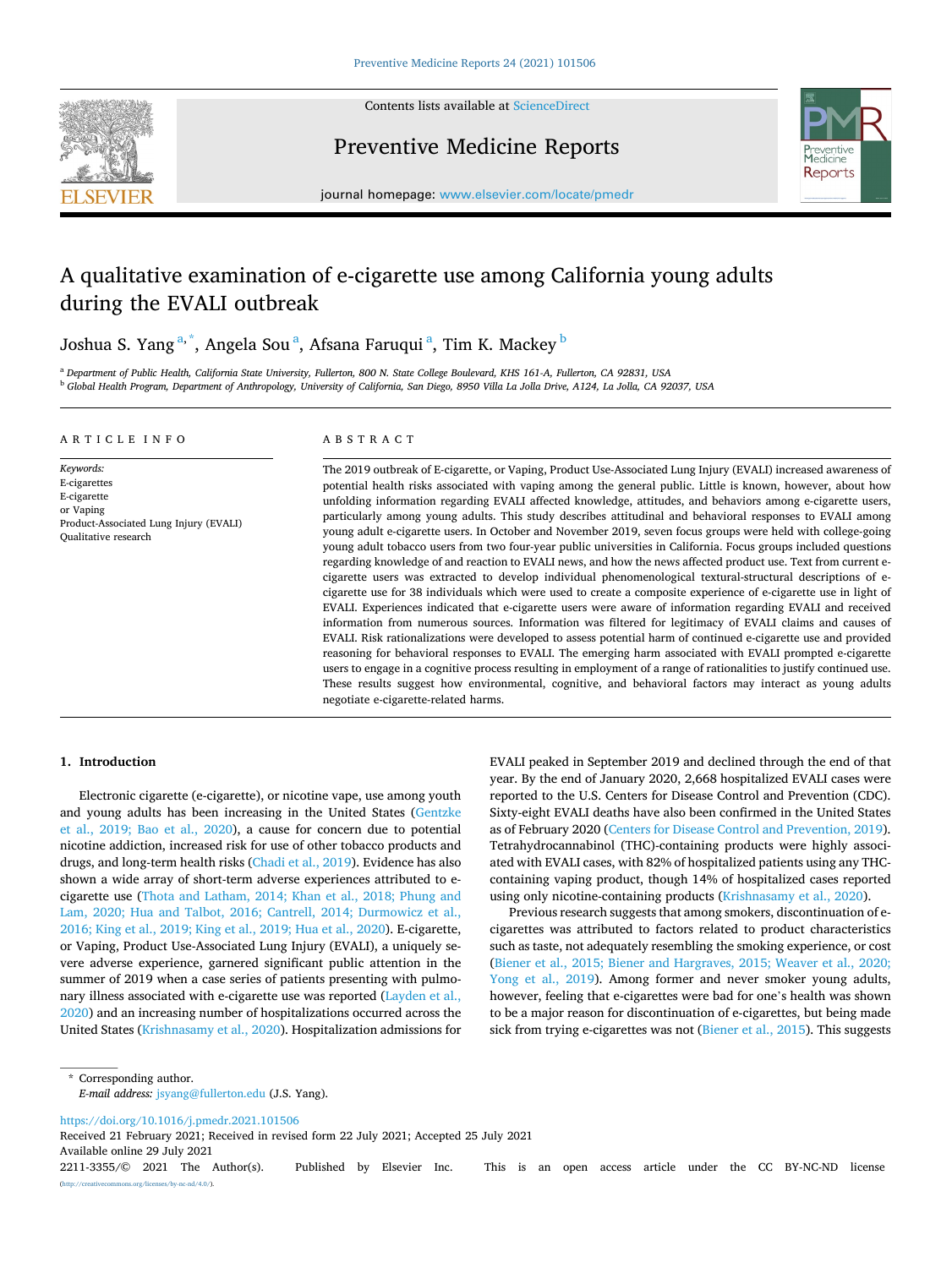that adverse symptoms and health concerns may operate as distinct constructs among young adult former e-cigarette users. The possible distinction made between adverse symptoms and health concerns suggests that a more nuanced understanding of how young adult e-cigarette users process and respond to information about e-cigarette harm is needed. In the context of the EVALI outbreak and its impact on young adult e-cigarette users, it is unclear how the news and information about the disease affected current and future e-cigarette use attitudes and behavior. Hence, this study conducted an in-depth qualitative assessment of young adult e-cigarettes users' understanding of and response to the EVALI outbreak.

## **2. Materials and methods**

#### *2.1. Data collection*

In Fall 2019, college students who use tobacco products on-campus were recruited from two four-year public universities in Southern California to participate in focus group discussions as part of a larger study on compliance with tobacco-free policies. Two marketing firms managed recruitment of participants and project logistics for focus groups which were held at off-campus facilities. One marketing firm was assigned to each university and utilized panels of potential participants, social media outreach, on-campus recruiting, and participant referral to recruit participants. In addition, research staff passed out study flyers to individuals observed smoking or vaping on-campus referring potential participants to marketing firms for study recruitment.

Inclusion criteria for the larger study were: (1) age 18 or older; (2) student at one of the two universities; and (3) self-reported use of a tobacco product on university property. Inclusion criteria of participants were verified by the market research companies and included participants furnishing university identification cards prior to assignment to focus groups held in October and November 2019. As this analysis focused on young adult populations, we excluded responses from participants older than 29 years of age and not being a current e-cigarette user.

Upon arrival at the focus group facility, a study alias, informed consent materials, and a demographic and tobacco use questionnaire were given to each participant. Informed consent forms and demographic questionnaires could be completed prior to focus groups in the facility lobby, or after entering the focus group room if participants had questions. Free and informed consent was obtained from all participants. Seven mixed-gender focus groups were held, 3 with students from University 1 and 4 with students from University 2, with participants assigned to groups based on reported tobacco products used on campus.

Groups had an average of 7.85 participants (range: 6 to 9) and average duration of 78.7 min (range: 72–88 min). Focus groups were facilitated by the first author (JSY) and followed a semi-structured protocol. Open ended questions regarding EVALI were "Can you describe to me when you first heard about EVALI and what your reaction was?" and "How did the news [about EVALI] affect your tobacco or ecigarette use?" with follow-up probes used to extract details about individual experiences, beliefs, and attitudes. Students who completed the focus group were given a \$125 incentive for participation. Focus groups were recorded and verbatim transcripts were provided by the market research firms. The study protocol was approved by the Institutional Review Board at California State University, Fullerton (HSR-18-19-532).

#### *2.2. Data analysis*

In 2020, focus group transcripts were reviewed for accuracy by research assistants then imported into and analyzed using Atlas.ti 8 qualitative data analysis software ([ATLAS, 2019\)](#page-4-0). The principal investigator (JSY) developed an initial coding scheme based on the focus group discussion protocol and emergent themes from a close reading of a subset of two transcripts. Two research assistants (AF, AS) coded a subset of focus group transcripts using the initial coding scheme and added new codes as needed. The analysis team (JY, AF, AS) met to review and finalize the coding scheme. An iterative process of coding, assessing intercoder agreement, and resolving differences in coding was repeated until a Krippendorff's  $\alpha = 0.862$  was reached. Research assistants then coded all focus group data. The principal investigator created a subcode for each coded data fragment, which was reviewed by research assistants for appropriateness. The analysis team met and resolved conflicts to achieve a consensus subcoding of data fragments. Research assistants then recoded the data with subcodes within Atlas.ti.

A phenomenological approach was utilized to analyze the focus group data [\(Creswell and Poth, 2018; Bradbury-Jones et al., 2009](#page-4-0)). Data relating to EVALI were extracted for participants who reported past 30 days use of e-cigarettes and analyzed for major thematic elements which provided an initial framework to conduct the phenomenological analysis. Following the process described by Moustakas ([Moustakas, 1994\)](#page-4-0), a textural and structural description of e-cigarette users' understanding of and behavioral response to EVALI was created for each participant from the focus group transcripts. Textural and structural commonalities among individual experiences were organized into themes to construct a composite description of how e-cigarette users understand and respond to EVALI. The composite description identifies both essential structures of experience as well as thematic variations in meaning.

#### **3. Results**

## *3.1. Sample description*

Individual textural-structural descriptions were constructed for 38 individuals aged 19–28 years among a total of 47 e-cigarette (nicotine) users who participated in focus group discussions; insufficient data for nine focus group participants prevented the development of individual textural-structural descriptions for these participants. Sample characteristics are provided in Table 1.

### *3.2. E-cigarette use in light of EVALI: Essential structures*

The experience of e-cigarette use within the context of EVALI was composed of four essential structures: awareness, information filtering, risk rationalization, and behavior. *Awareness* is the initial stage of becoming alerted to and learning about any element(s) of EVALI. *Information filtering* is the process of comprehending, accepting, and prioritizing the information encountered about EVALI. *Risk rationalization* refers to the development of rationalizing a course of action in

| Table 1                 |
|-------------------------|
| Sample characteristics. |

|                         | University 1 ( $n = 17$ ) | University 2 ( $n = 21$ ) | Total |
|-------------------------|---------------------------|---------------------------|-------|
| Sex                     |                           |                           |       |
| Male                    | 8                         | 15                        | 23    |
| Female                  | 9                         | 6                         | 15    |
| Race/ethnicity          |                           |                           |       |
| White                   | 3                         | 6                         | 9     |
| Black                   | 0                         | 1                         | 1     |
| Hispanic                | 1                         | 2                         | 3     |
| Asian                   | 1                         | 8                         | 9     |
| Middle Eastern          | 8                         | 0                         | 8     |
| Multi-racial            | 4                         | 4                         | 8     |
| Past 30-day product use |                           |                           |       |
| E-cigarette only        | 3                         | 6                         | 9     |
| Dual e-cigarette/ATP    | 3                         | $\mathfrak{D}$            | 5     |
| Polytobacco             | 11                        | 13                        | 24    |

ATP: alternative tobacco product, including cigar, cigarillo, chewing tobacco, hookah, bidis, kreteks, or dissolvable tobacco products.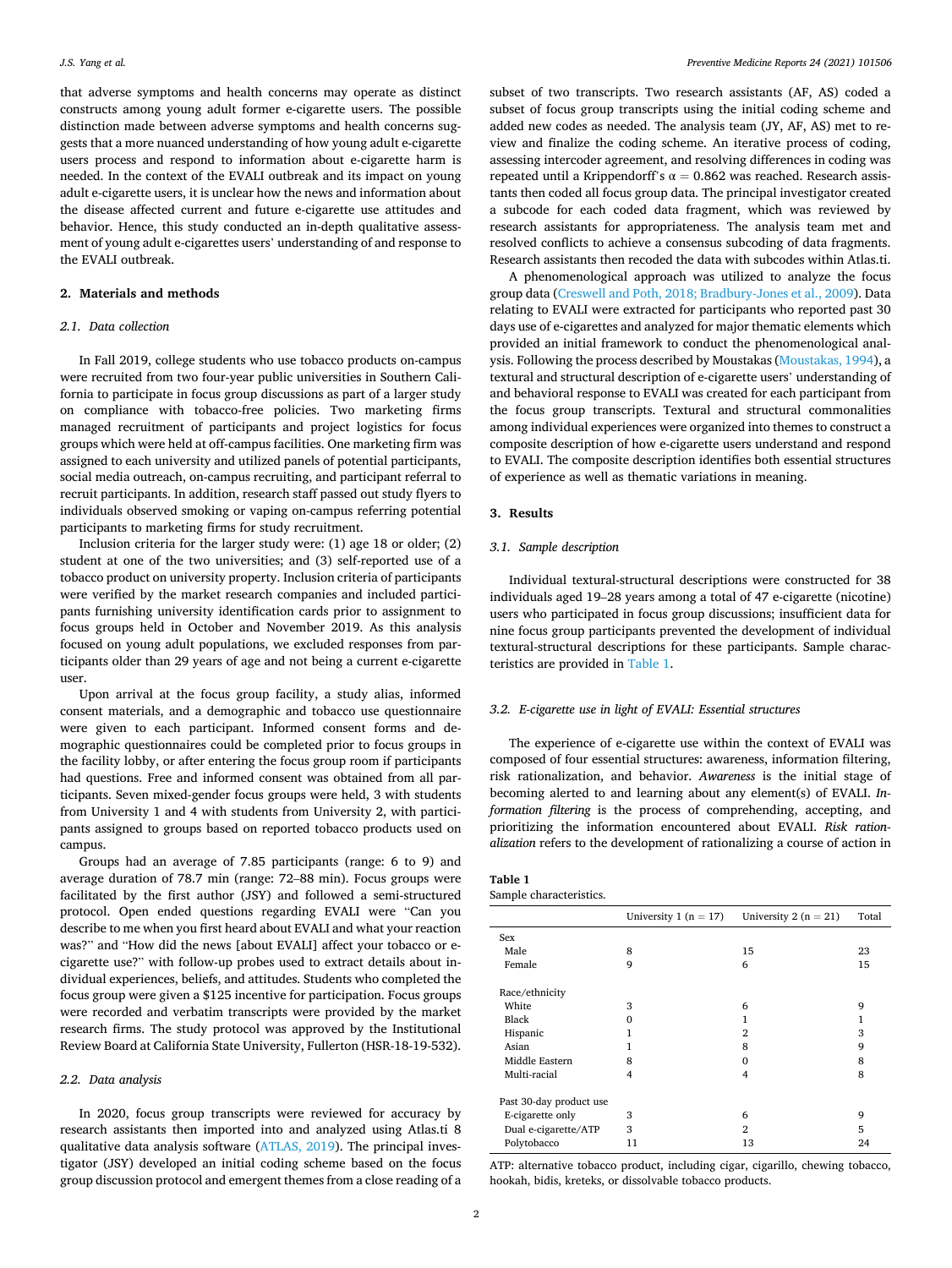light of information accepted about EVALI, perceptions of harm associated with EVALI, and past and existing e-cigarette behaviors and experiences. *Behavior* is the action taken in response to risk rationalization. Each domain is composed of interrelated themes which constitute patterns of experience (Fig. 1).

## *3.3. Awareness*

Awareness of EVALI was universal, as information about EVALI was perceived to be "all over" social media and the news. Information channels for EVALI included family members, peers, conventional news outlets, aggregated news feeds through social media services, and user content on social media platforms. Interpersonal and news channels contributed to informational awareness (e.g., reporting of cases, symptoms, possible causes) while social media platforms provided anecdotal information or user self-reported experiences (e.g., viral videos of patients suffering from symptoms).

#### *3.4. Information filtering*

The highly visible reporting of EVALI cases resulted in a considerable amount of – and sometimes conflicting – information and opinions that had to be comprehended, accepted, and prioritized as salient. The first level of filtering pertained to the very legitimacy of reported EVALI cases. While EVALI cases and reported symptoms were generally accepted as conveyed through information channels, five participants questioned whether EVALI was "fake news," a "government conspiracy" funded by the tobacco industry, or part of a government effort to ban ecigarettes.

A second level of filtering by some participants focused on causes of EVALI. Three causes of EVALI were the most salient: "fake" cannabis vape products, any "fake" vaping product, and excessive vaping. The most accepted cause of EVALI, reported by nearly a quarter of respondents, was "more of the THC, like fake THC carts" or identification of a particular brand: "Most [EVALI cases] were using something called a Stizzy… a weed type of vape and most of them get fake cartridges."

EVALI was also thought to be caused by any "fake" product  $(n = 7)$ , including nicotine and cannabis vaping together. Irreputable products and sources were described as "bad carts… you buy off the street" or "fake cartridges… [that] weren't like Juul, they weren't like Suorin, weren't these name brand trusted sources."

A third accepted cause of EVALI noted by five participants was

excessive vaping of nicotine products. Participants were told that "you can actually be harmed by smoking too much" or viewed cases as people who "were smoking three pods a day or something" or "were really addicted to [Juuls].'

## *3.5. Risk rationalization*

Accepted information from the filtering process was one variable in developing a risk rationalization which also incorporated previous or existing experiences and beliefs. Among those who accepted the legitimacy of EVALI as a potential source of harm without engaging a second level of filtering on the causes of EVALI, increased risk was rationalized as either a basis for modifying behavior  $(n = 11)$  or disregarded altogether ( $n = 5$ ). Those who disregarded potential harm of EVALI suggested they did not "care if it is bad for me. I'm going to do it anyway." Dual users of cigarettes and e-cigarettes said that "if I wanted to be healthy, I wouldn't smoke [cigarettes]" or that "I'm already dead right? Because cigarettes are worse."

Among those who engaged in a second level of information filtering, two dominant risk rationalizations were developed which minimized the perceived risk of continued use. The first risk rationalization constructs harm as tied to perceived causes of EVALI, and avoidance of those specific causes as the basis of protection from harm ( $n = 14$ ). Participants who concluded that EVALI was related to "fake" cannabis products, any "fake" products, or excessive vaping suggested that because they either did not use "fake" cannabis or nicotine products or vaped infrequently or "in moderation," they were not at risk for EVALI because they did not use specific product types or vape excessively

The second risk rationalization references not having experienced EVALI-like symptoms in the past as the basis of protection from harm (n  $= 6$ ). For example, one participant suggested that "at this point, I feel that if it [e-cigarette] was going to do that I feel that it would have done it already or something like that, so… I don't think it's going to be me that that happens to" encapsulates this point well.

## *3.6. Behavior*

Participants who acknowledged but disregarded increased risk of harm from EVALI reported no change in or intention to reduce or stop ecigarette use. On the other hand, participants who perceived increased susceptibility to harm from EVALI considered changing their e-cigarette use with varying degrees of follow up ( $n = 8$ ). Some made no change



**Fig. 1.** Essential structures of e-cigarette use in the context of EVALI.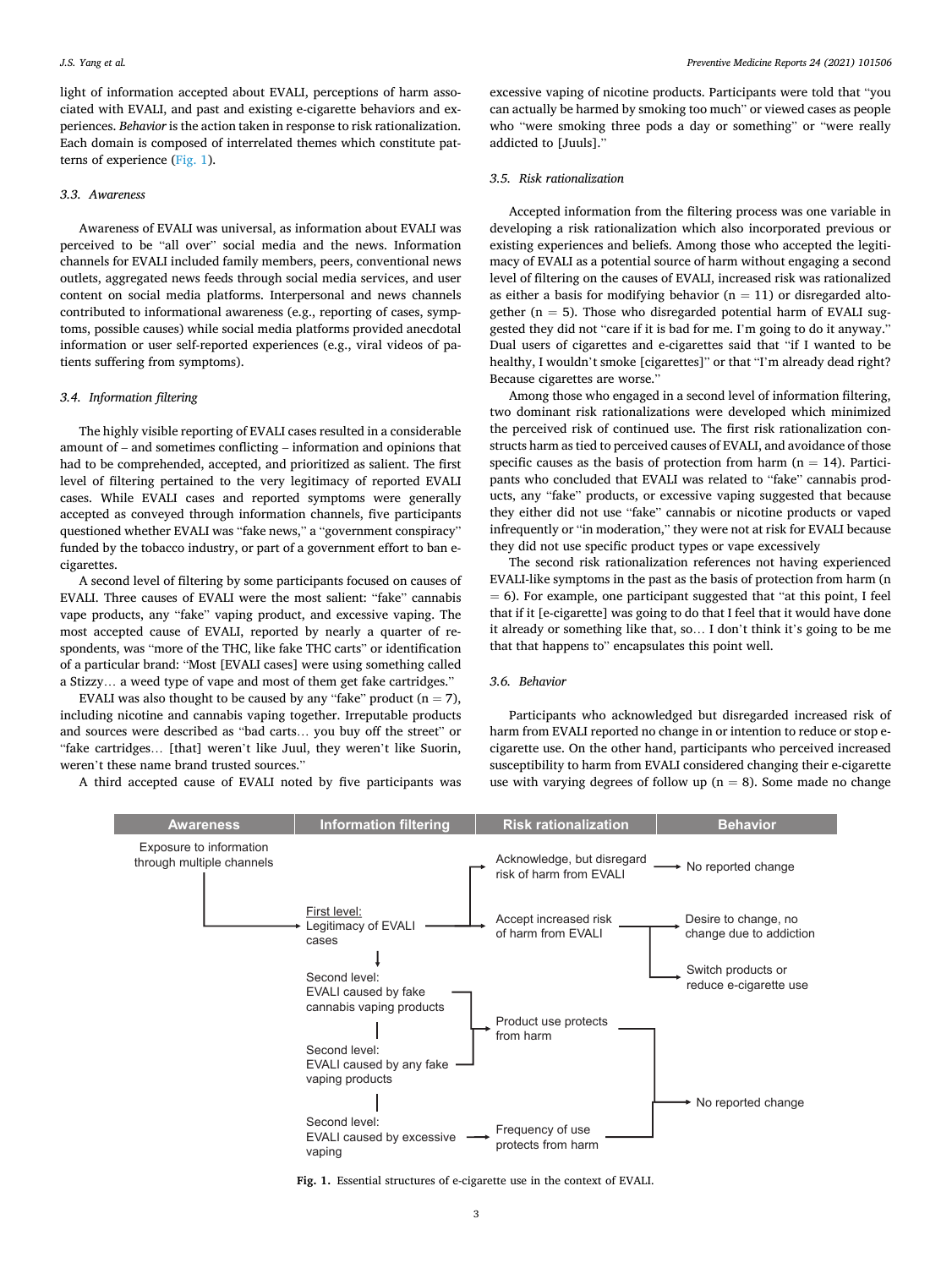because of chemical dependence/addiction ( $n = 6$ ). Though people knew they should not vape, quitting "was easier said than done." Inability to carry through on desires to quit or cut back were also due to vaping as "like a lifestyle." Reported behavior change due to EVALI included transitioning to exclusive cigarette use or increased hookah use to reduce vaping. Others were able to reduce use without substituting for other products. Participants "cut back a lot," were "trying to Juul a lot less," and not "buying my own" e-cigarettes and only using when offered by another person (i.e., using someone else's device instead of buying their own).

Participants who developed a risk rationality which minimized perceived harm based on their understanding of the causes of EVALI or because of past experiences used those rationalities to justify continued e-cigarette use. EVALI "didn't do anything to dissuade" people from vaping because they felt that "I don't fall into the category of vaping" that puts them at risk for EVALI, such as cannabis vaping or frequent ecigarette use. Similarly, some participants continued vaping because they only "hit it every once in a while" or thought EVALI was "not going to happen to me because I've been doing this for a couple years now. I'll be fine, you know?"

#### **4. Discussion**

In this study, three essential structures were found to mediate the relationship between exposure to EVALI information and behavior: awareness, information filtering, and risk rationalization. Awareness of EVALI was universally reported, and the legitimacy of EVALI as a health concern was generally accepted. There was suspicion, however, about whether EVALI was "fake news" or part of a government conspiracy. Accepted information about the causes of EVALI included fake cannabis vaping products, any fake (including cannabis and nicotine) vaping products, and excessive e-cigarette use. Behavior was linked to information filtering and EVALI risk rationalization. Those who acknowledged but disregarded the harms associated with EVALI reported no change in behavior. Those who accepted the harms associated with EVALI either reduced their e-cigarette use or intended to but did not follow through due to challenges of addiction. Continued use was rationalized by not using implicated products, moderate use, or lack of previous EVALI-associated experiences.

At the time data were collected, numerous reports on the harms associated with EVALI had been released and reported ([Schier et al.,](#page-4-0)  [2019; Ghinai et al., 2019; Moritz et al., 2019\)](#page-4-0) and the CDC recommended that people should refrain from using all e-cigarette products ([Moritz et al., 2019](#page-4-0)). Health communications research has found that harm messaging may be effective in discouraging vaping (Owusu et al., [2020; Rohde et al., 2020; Grummon et al., 2020\)](#page-4-0), which would support the presumption that government reports of harm from e-cigarettes and warnings to refrain from e-cigarette use during the EVALI outbreak would be salient and heeded.

However, the results of this study provide possible insights into why harm messages may not discourage vaping in young adult e-cigarette users. The essential structures in e-cigarette users' experiences described above suggest a central role for cognitive processes in mediating the effect of EVALI information on behavior. Eveland's emphasis on attention and elaboration (connecting new information to other information stored in memory) as essential cognitive elements of learning from the news are reflected in the awareness and information filtering constructs ([Eveland, 2001\)](#page-4-0). Participants were universally aware of EVALI-related harms and connected EVALI information to past experiences and existing knowledge. However, learning from news is also tied to motivation, and Kunda suggests that individuals motivated to reach a particular conclusion may attempt to be rational but selectively search for beliefs and rules or combine knowledge to create new beliefs to support a desired conclusion [\(Kunda, 1990](#page-4-0)). This "motivated reasoning" would suggest that participants in this study filtered for information and developed risk rationalizations based on the underlining motivation to

continue vaping. Thus, non-compliance with recommendations to refrain from e-cigarette use based on harm messaging may have less to do with the information needs of target audiences and more with their motivation to continue vaping. Importantly, this study identified EVALIspecific situational rationalizations that could inform future public health efforts to address EVALI and e-cigarette-related harms that may have an impact on future quitting or cessation behavior (King et al., [2020\)](#page-4-0).

For participants who expressed a desire to cut back use or had begun to successfully do so, the EVALI outbreak acted as a focusing event on the dangers of e-cigarettes. The opportunity to support e-cigarette cessation was missed for some whose difficulty in cutting back or quitting led to continued use or transition to another product. Though both universities from which study participants were recruited have student health centers that offer cessation services, none of the participants who attempted or considered cutting back or quitting mentioned knowing about or seeking services from the student health center or other resources. This underscores a potential need to make available cessation services tailored to young adult e-cigarette users and communicating the benefits of these programs from a harm reduction perspective; the results of this study provide some potential dimensions on which to tailor such programs. Outreach for cessation services for young adults through colleges and universities may be particularly important during focusing events to take advantage of heightened interest in cessation due to concerns related e-cigarette harm prompted by EVALI.

The study was limited to college-going young adults, and thus additional research is needed among a community sample of young adults. Limiting participants to students at two universities may bias results to reflect the pool of knowledge or experiences available at those two universities. In addition, the sample of students in the analysis was drawn from those who have used tobacco products in violation of university policy and may have been particularly amenable to information justifying e-cigarette use, dismissive toward information discouraging ecigarette use, or doubtful of their ability to change behavior. Because this study focused on current users, we were unable to explore the ways in which adverse events may lead to quitting e-cigarettes. The results of this study are not generalizable to all college going young adults but provide descriptions of risk rationalities to be explored in future inquiry. While the risk rationalities described may not be exhaustive of e-cigarette user experiences and textural and structural descriptions could not be created for 9 focus group participants, the study findings provide a basis for guiding future research for public health actions against EVALI. Finally, this study highlights the need for greater understanding of how urgent public health events with large information gaps, such as EVALI and COVID-19, are understood by at-risk groups, and the most effective communication and intervention strategies to bring about desired change.

## **5. Conclusions**

EVALI represents the most severe and publicized large-scale adverse event experience associated with e-cigarette use. In spite of existing information on the health harms of e-cigarette use and recommendations to discontinue use during the EVALI outbreak, young adults in this study justified continued use through cognitive processes linking information about EVALI to their own behavior. However, other adverse health impacts associated with e-cigarette uptake and use (e.g., poisoning, harm in developing the adolescent brain, and harms related to long-term nicotine dependence and exposure) also require further study in the context of information filtering and risk rationalizations to develop future public health interventions and messaging. As efforts to monitor and address future e-cigarette-related adverse events and possible new EVALI cases emerge, public health campaigns to raise awareness may benefit from incorporating situational risk rationalities to minimize potential harms and be coupled with increased access to and awareness of e-cigarette cessation services among this critical